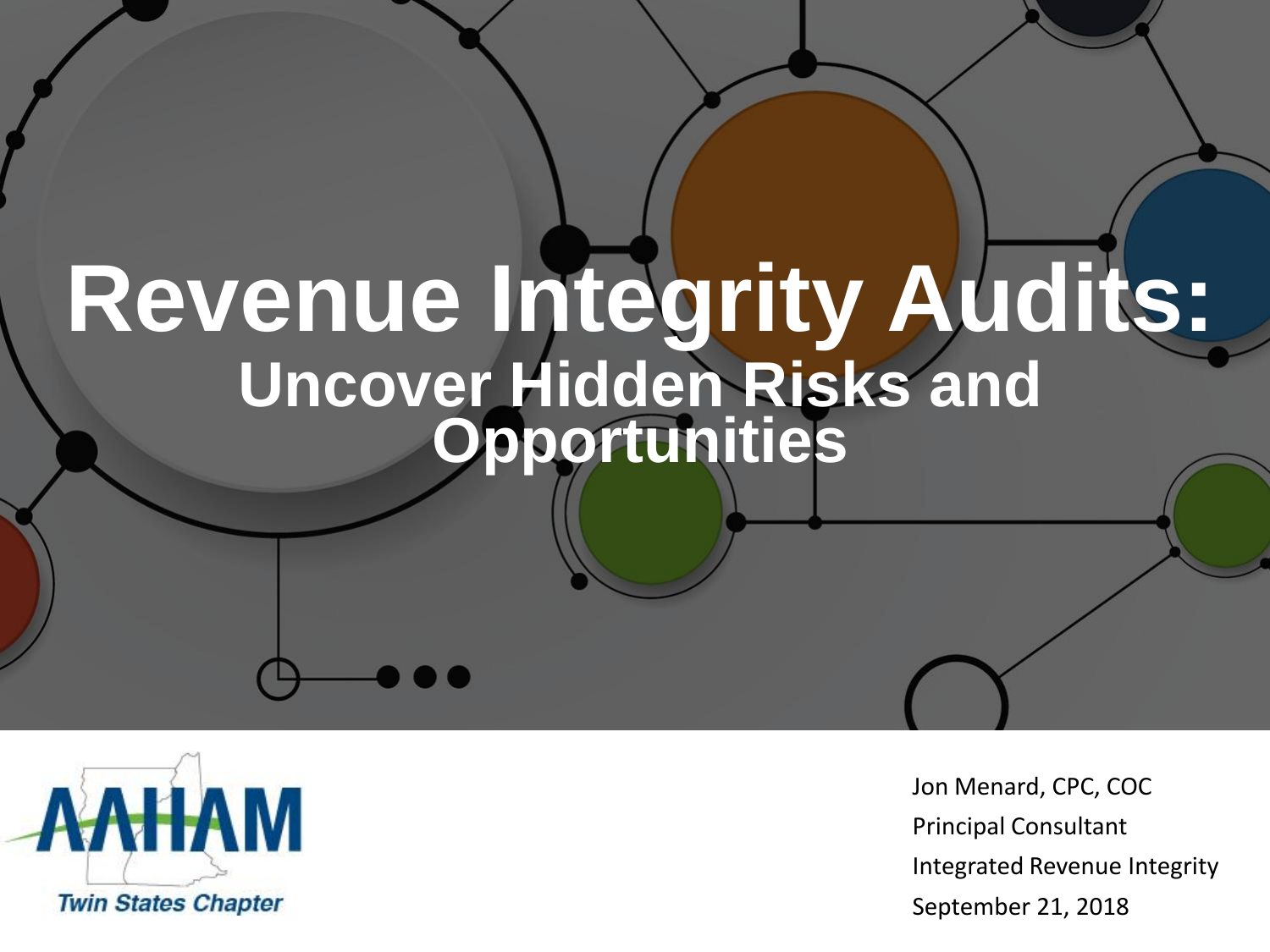

#### Audit Purpose

- To ensure the **completeness**, **appropriateness** and **accuracy** of charges captured in all clinical areas
- Did you charge for everything that you should have?
- Are all charges which were captured appropriate?
- Do the charges accurately represent the services that were performed and are documented in the medical record?

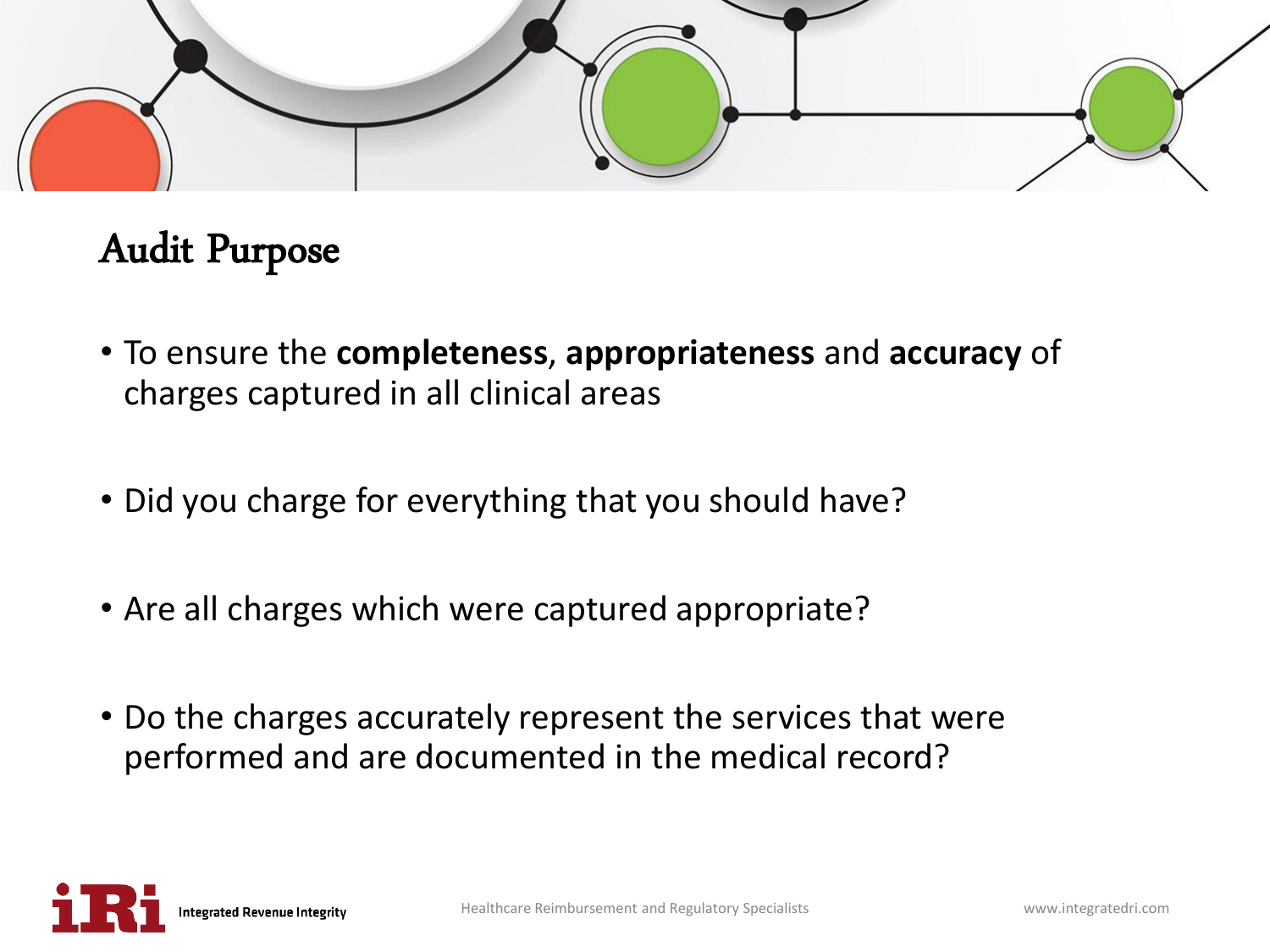

# Audit Scope

The audit should consist of a detailed review of:

- Chart documentation
- Charge capture
- Claim form(s) and itemized charges
- Third party remittance advice

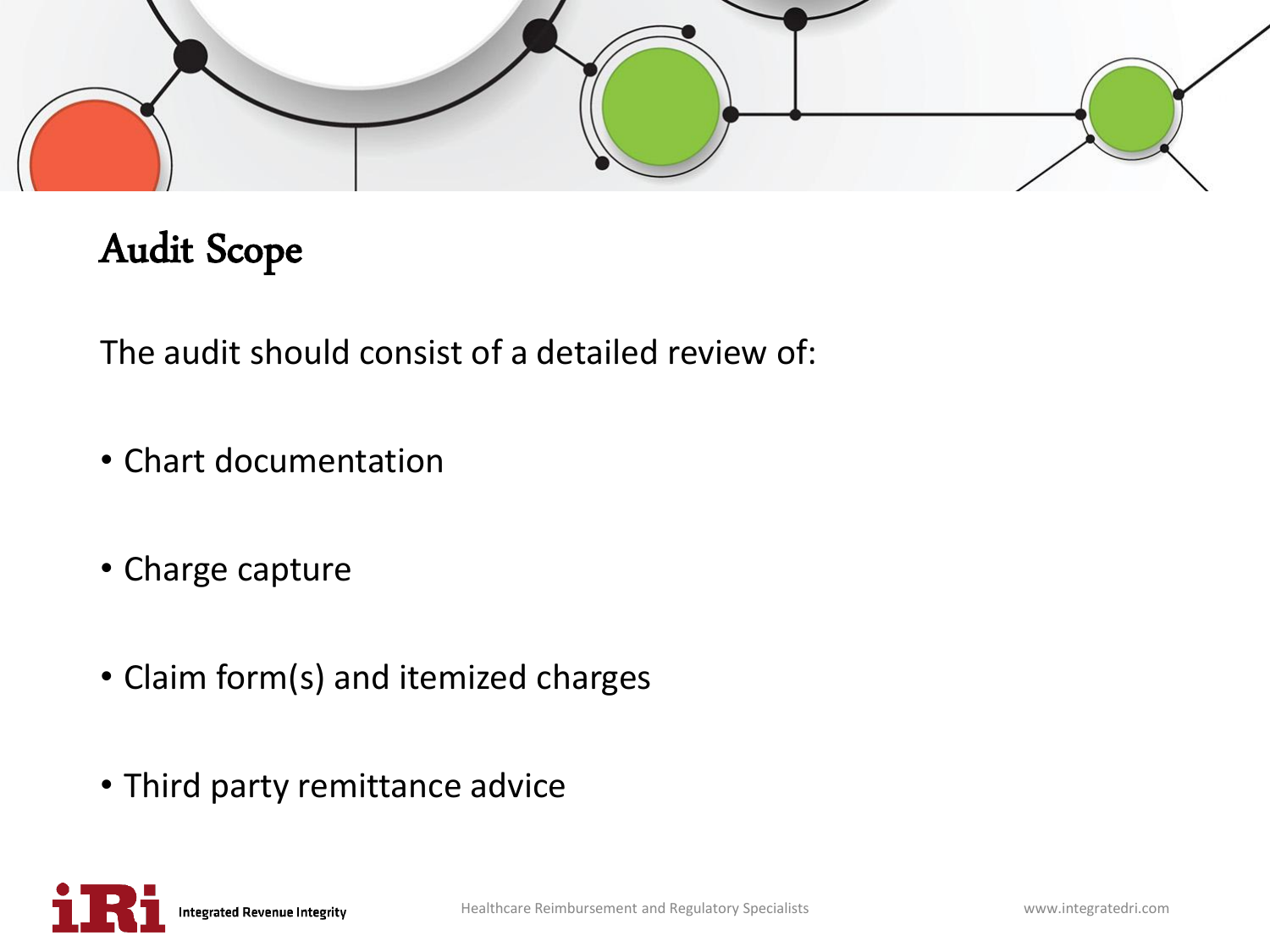

#### Chart Documentation

• The driver of all charges is a valid physician order

Definition:

An "order" is a communication from the treating physician/practitioner requesting that a diagnostic test be performed for a beneficiary. The order may conditionally request an additional diagnostic test for a particular beneficiary if the result of the initial diagnostic test ordered yields to a certain value determined by the treating physician/practitioner (e.g., if test X is negative, then perform test Y).

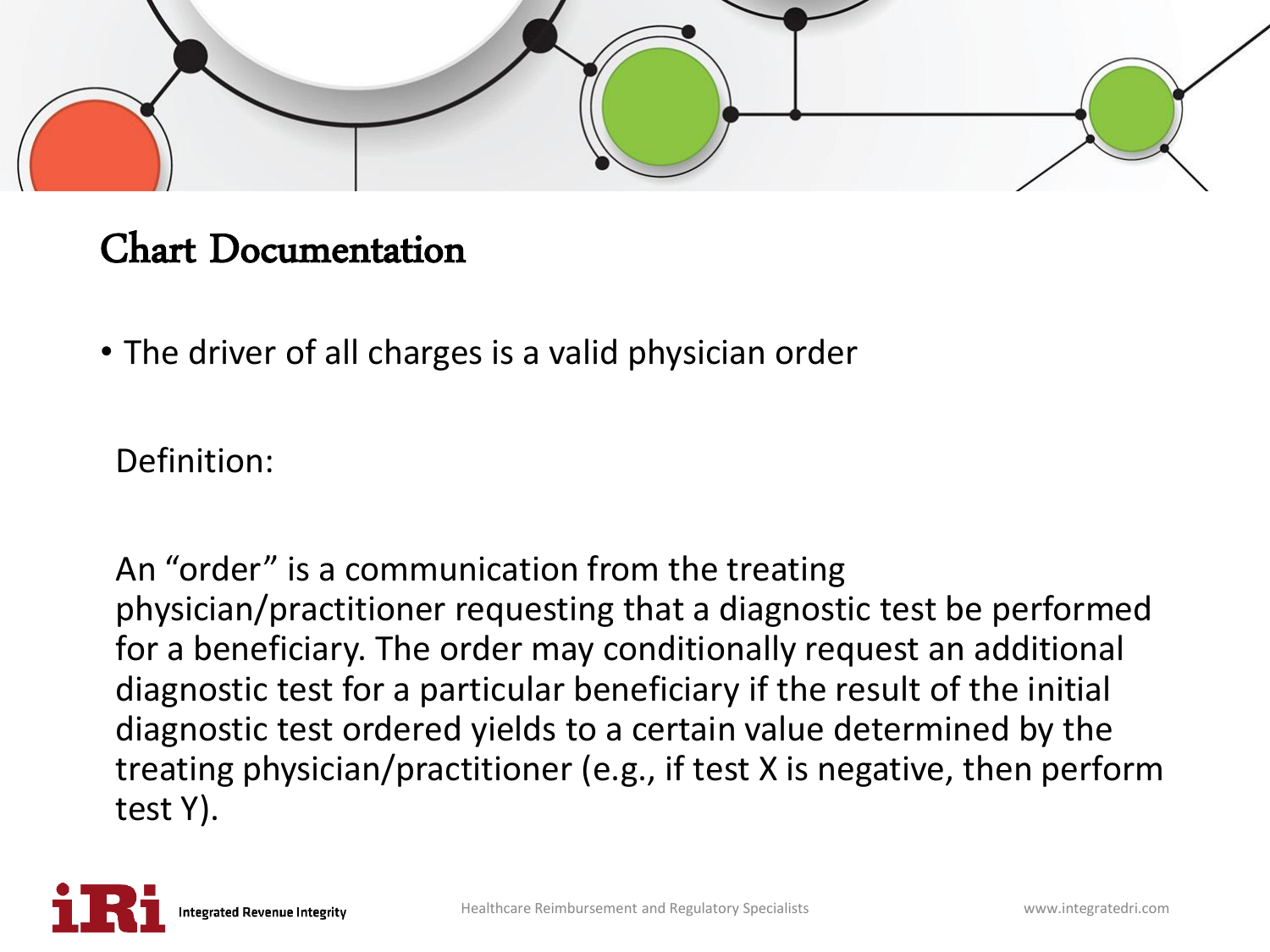

# Physician Order

What to look for:

- Is it signed and dated?
	- Signature not required on orders for laboratory tests paid via CLFS or pathology services
- Is the signature legible?
	- If not, is there a signature log?
	- Provider or organization may also submit attestation statement
- Telephone orders must be documented in physician chart and facility record

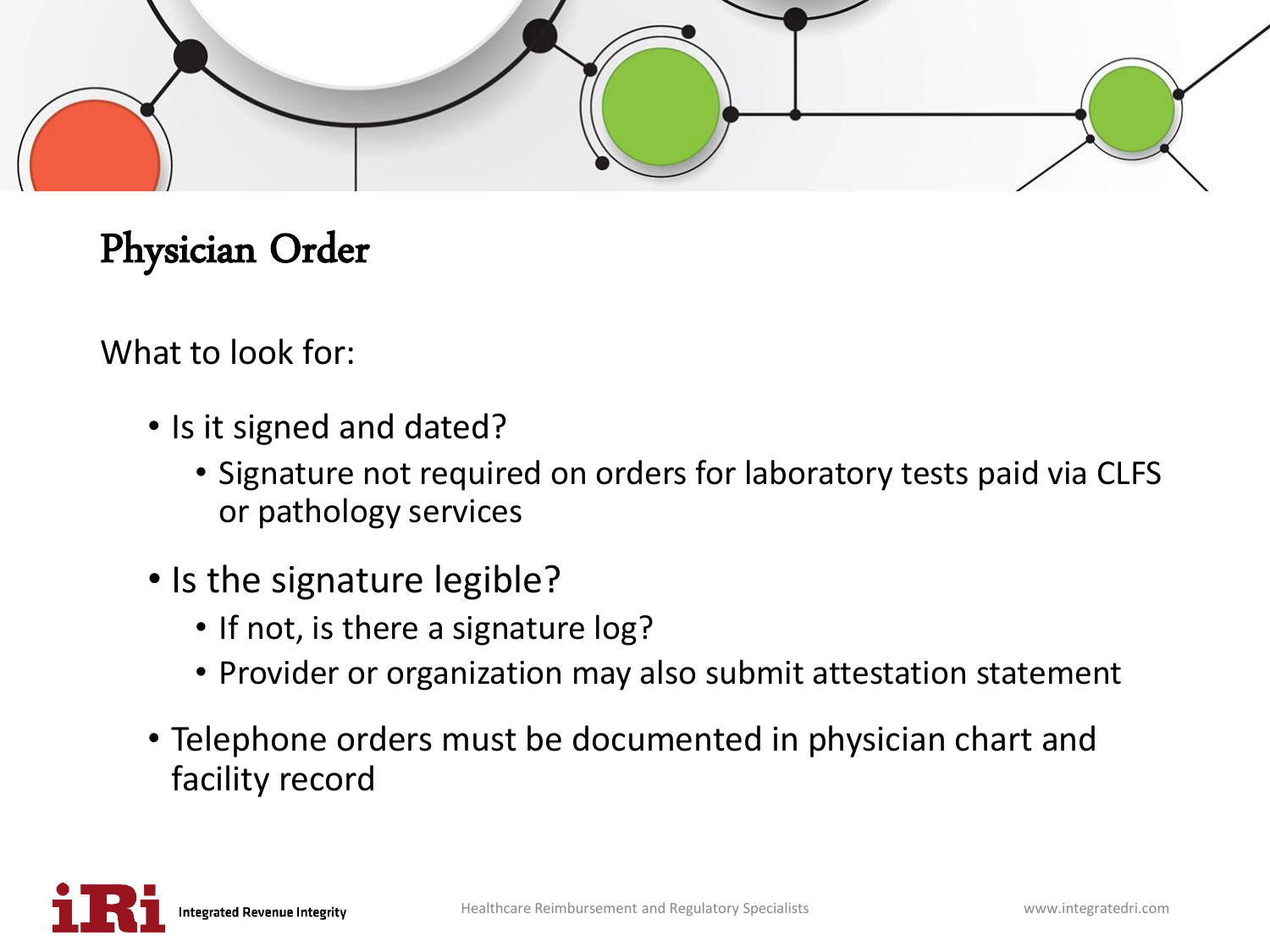

# Physician Order

- Does the order support the test performed and reported on claim?
	- Diagnosis/reason for testing
	- Medical necessity
- Was diagnostic test changed/different? If so, is this supported?
	- Cannot perform unordered test until new order is obtained
- Example problem areas: OB Triage (NSTs), observation, POC testing, **CBCs**

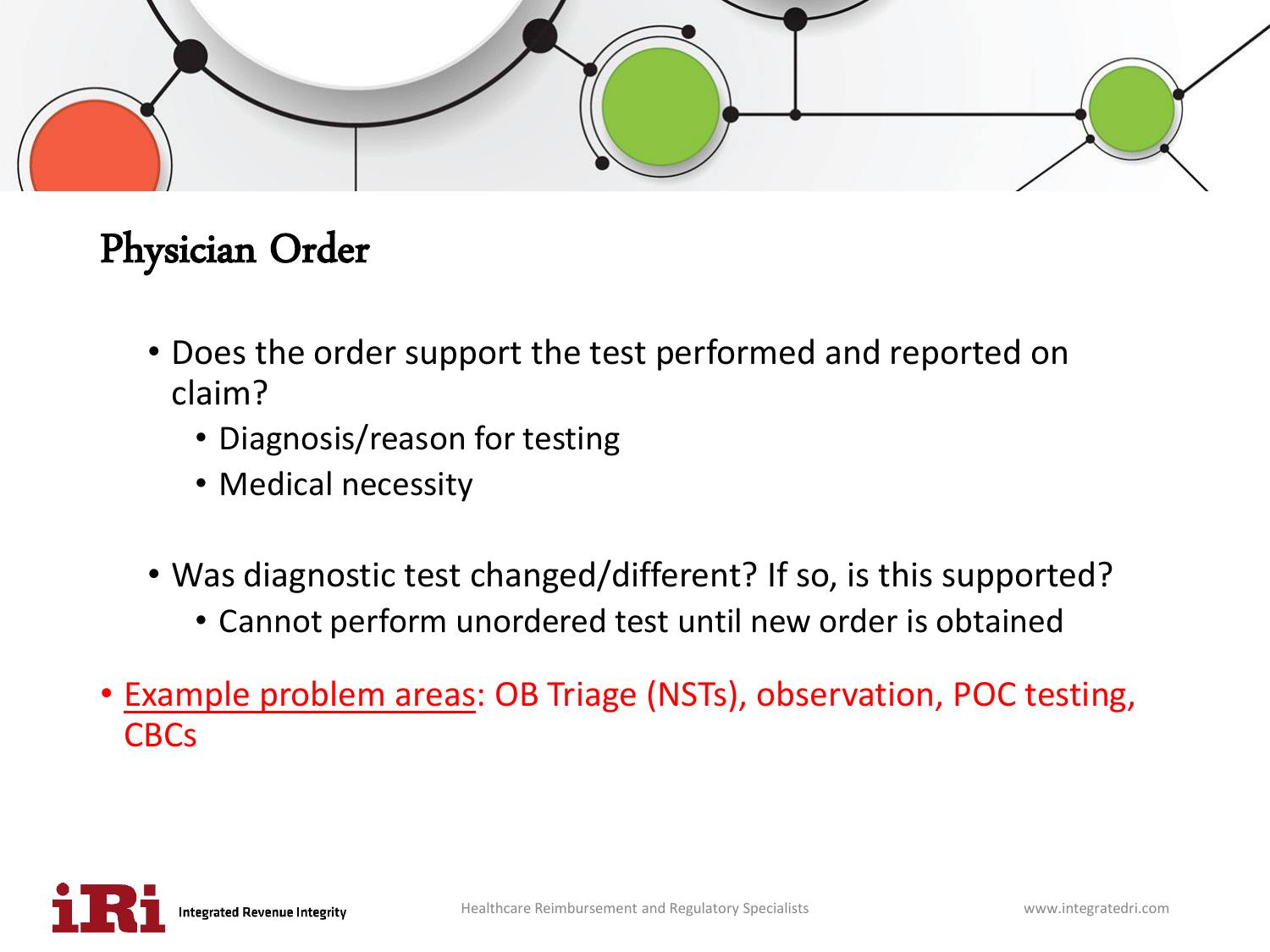

#### Supporting Documentation

- Is every charge that is reported supported by documentation in the record?
	- Copy of requisition/order
	- Written reports/test results
	- Progress notes physician and nursing
	- Physician interpretations
- Where is the documentation kept?
	- EHR, paper chart, external system (e.g. PACS, TraceView, iHeal), combination of each

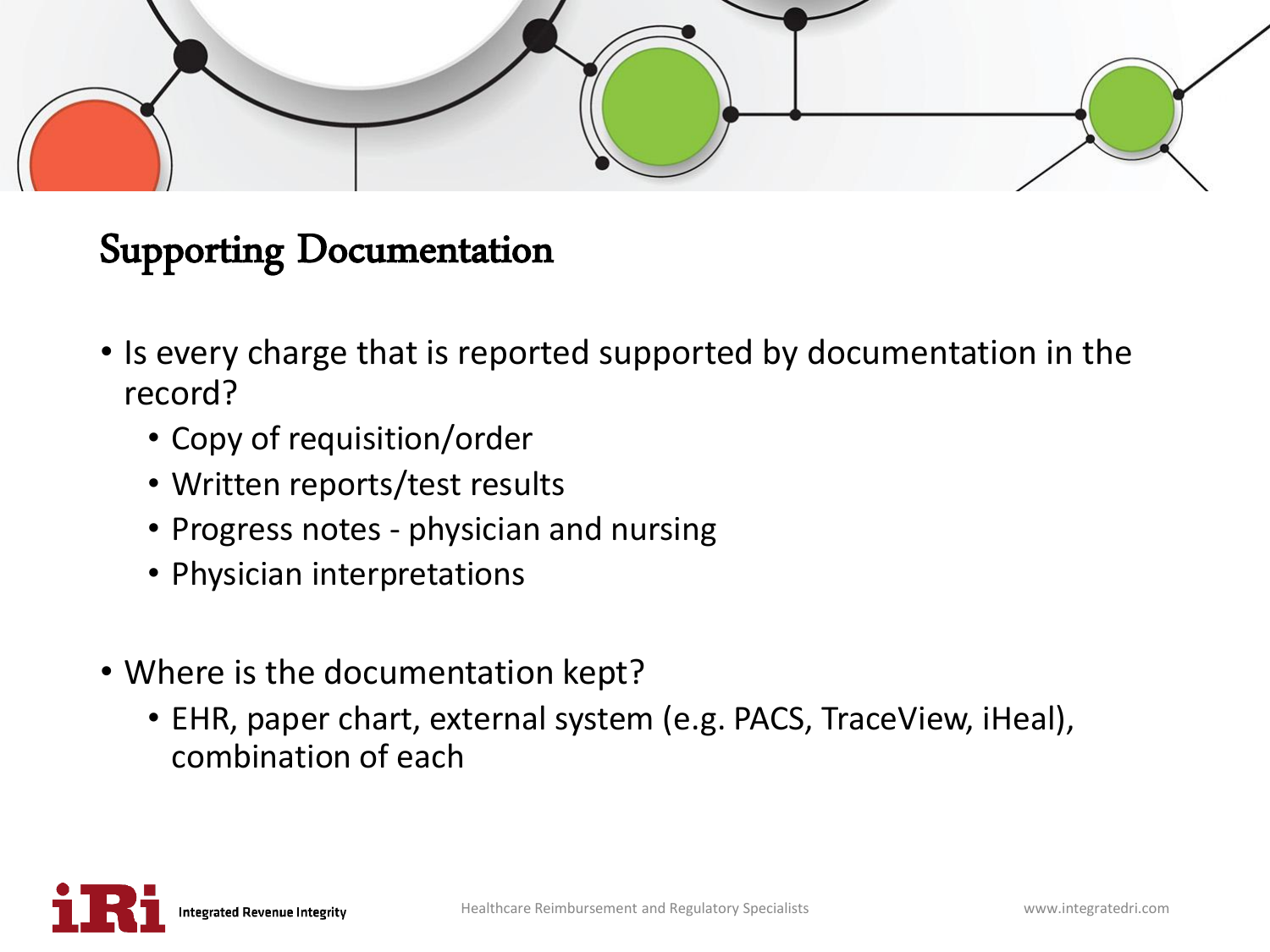

Supporting Documentation

- **"If It isn't documented, it wasn't done"**
- Example problem areas: Missing or invalid orders, infusion start/stop times and other timed services, limited versus complete exams, vague notes/missing details, missing clinical significance/medical necessity

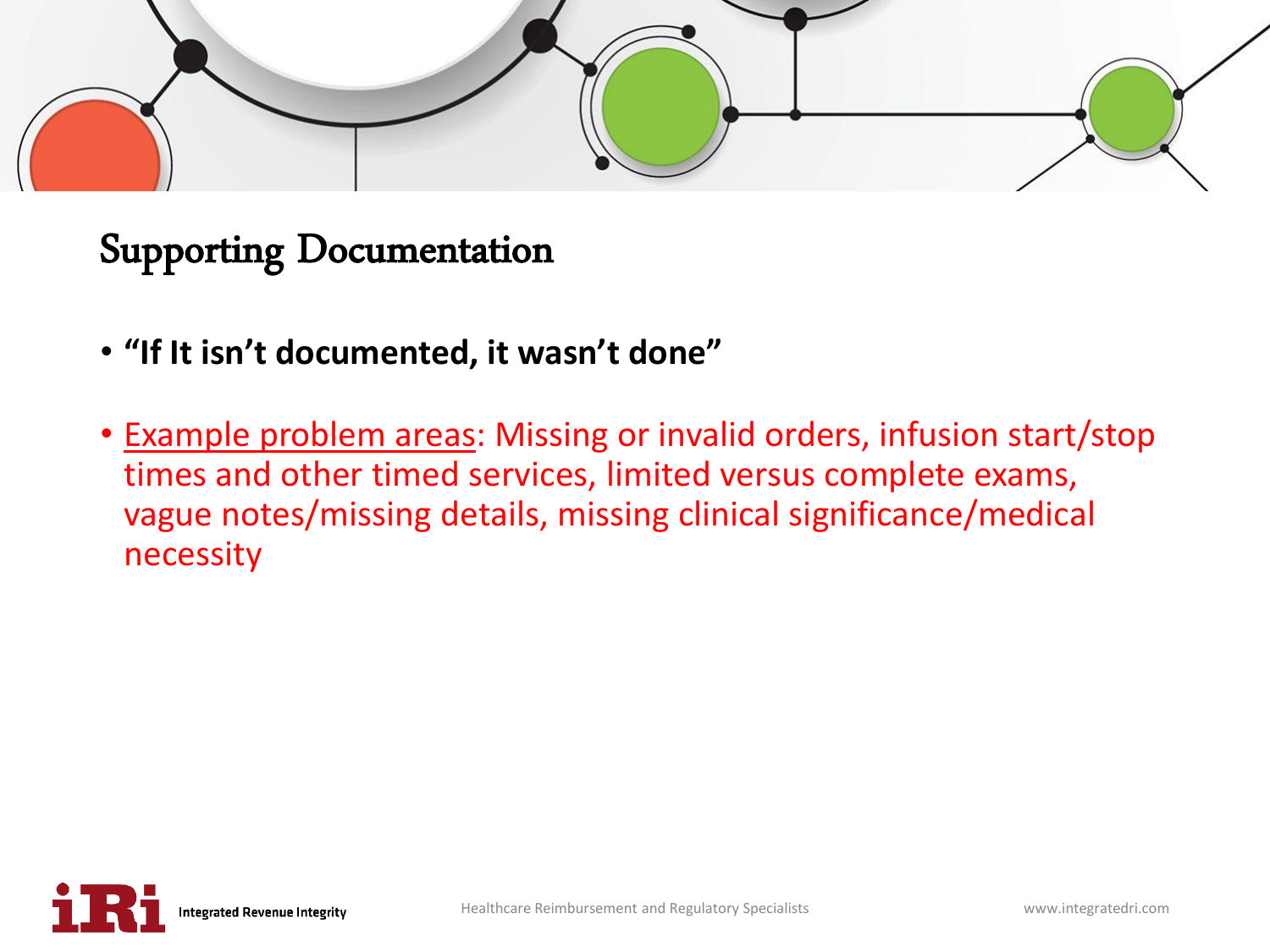

- Can be a very complex process
- How are charges being captured?
	- Upon order/completion
	- Via manual charge entry
	- Upon documentation
	- Coding
	- Billers? hopefully not

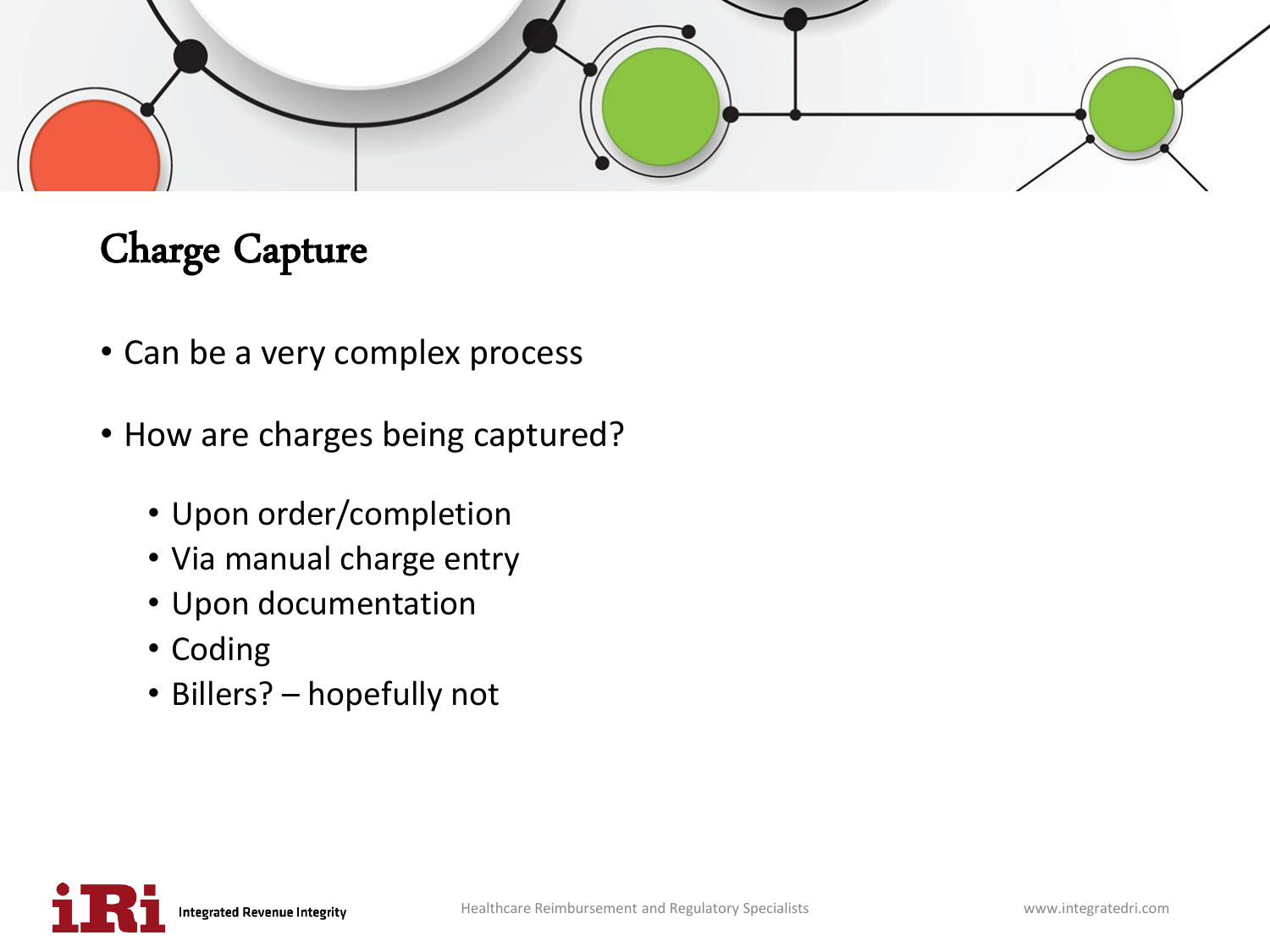

- Does each party understand their charge capture responsibilities?
- Audits can help identify when additional training/education is needed.
- Example problem areas: outdated charge tickets, lack of coverage, lack of training, systems issues

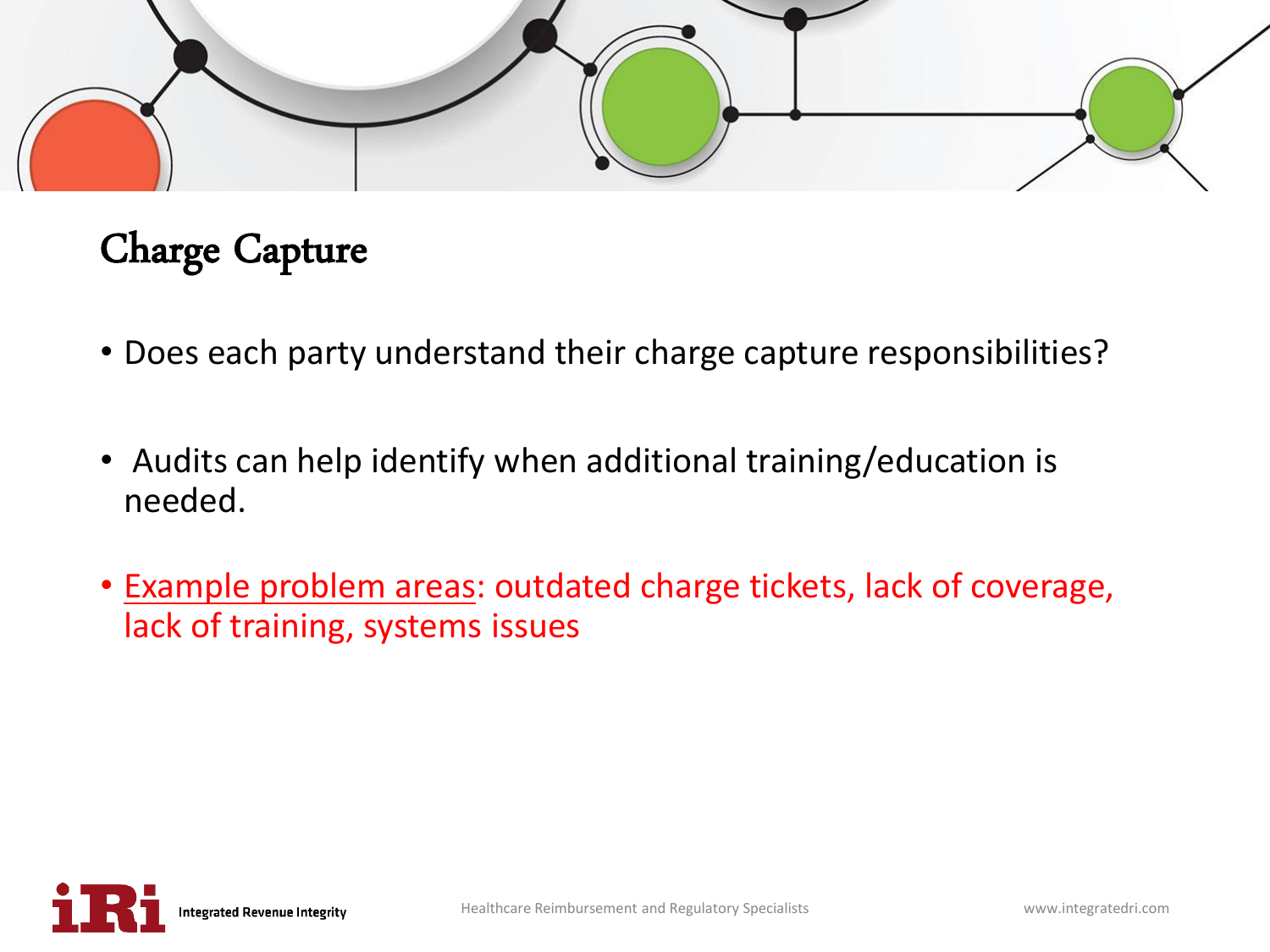

Keep an eye open for:

- Change in practices
	- New staff
	- New providers
	- New system
	- New equipment
	- New location
	- New services

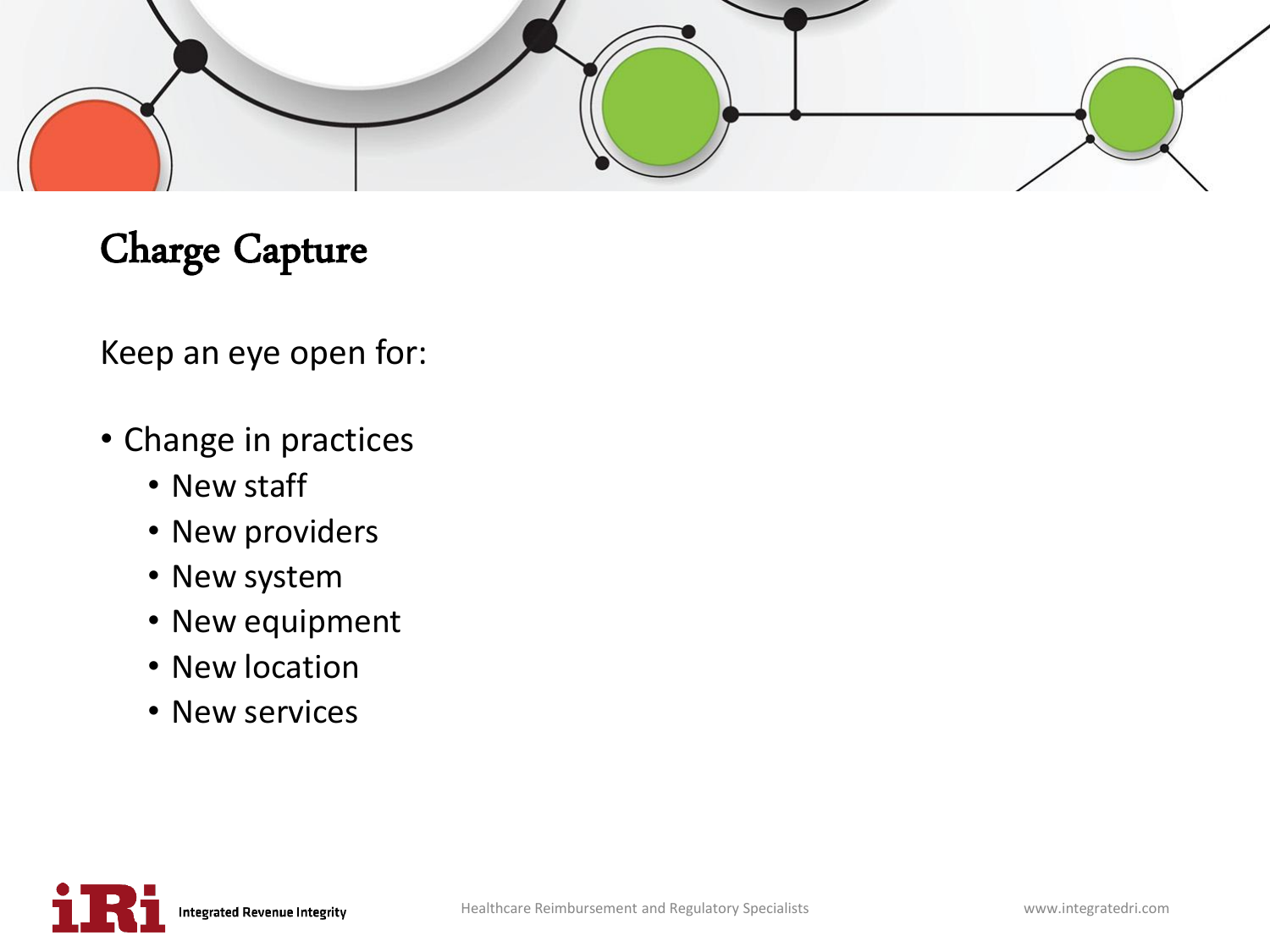

- Engage clinical departments in the process
- Open communication of audit results
	- The good and the bad
	- Share information
- Track and trend

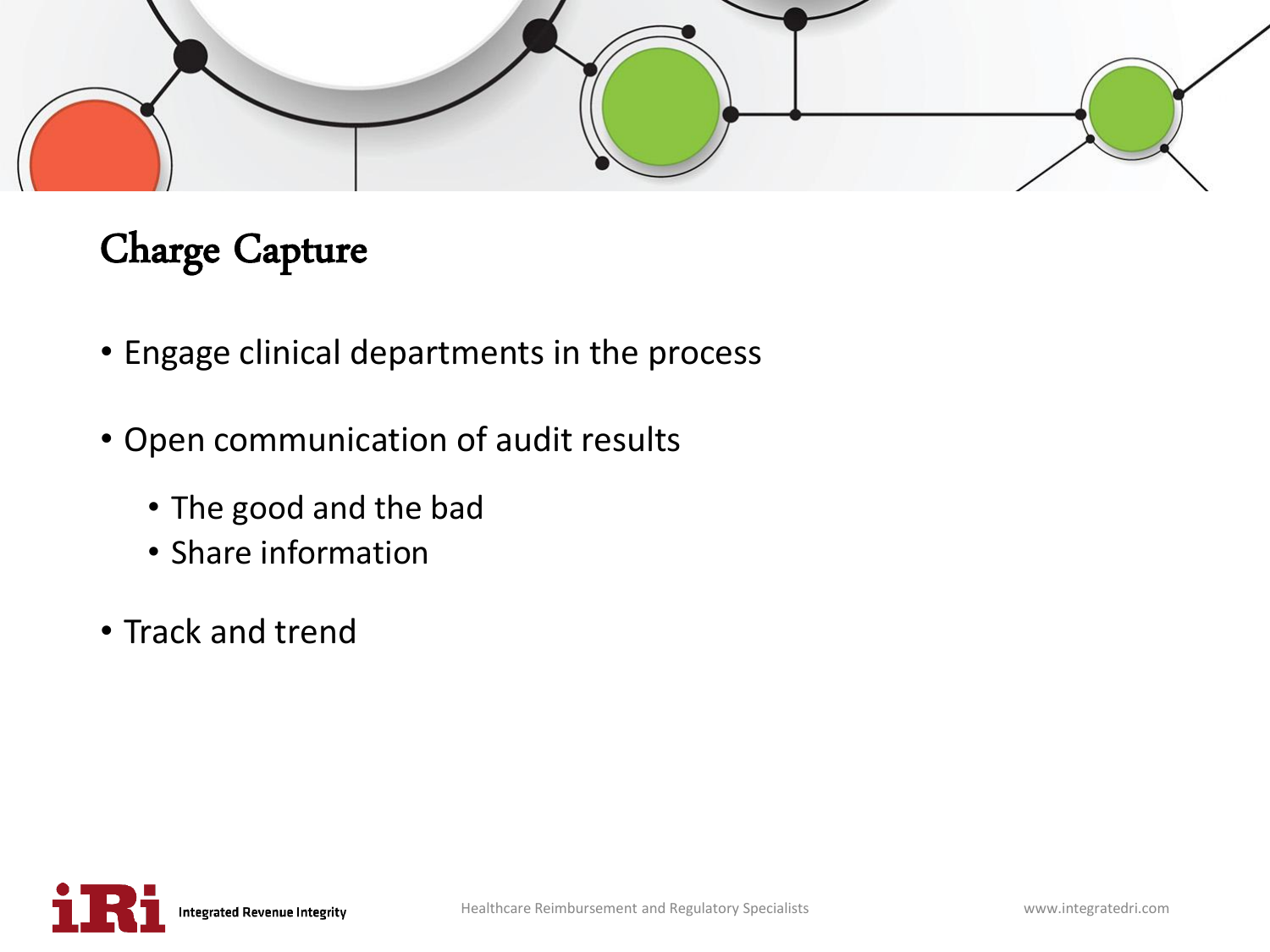

- Daily reconciliation catch issues up front
- Did every patient receive their charges for services performed?
- Ensure reconciliation process is appropriate (looking at correct data, more than just "one registration  $=$  one charge")

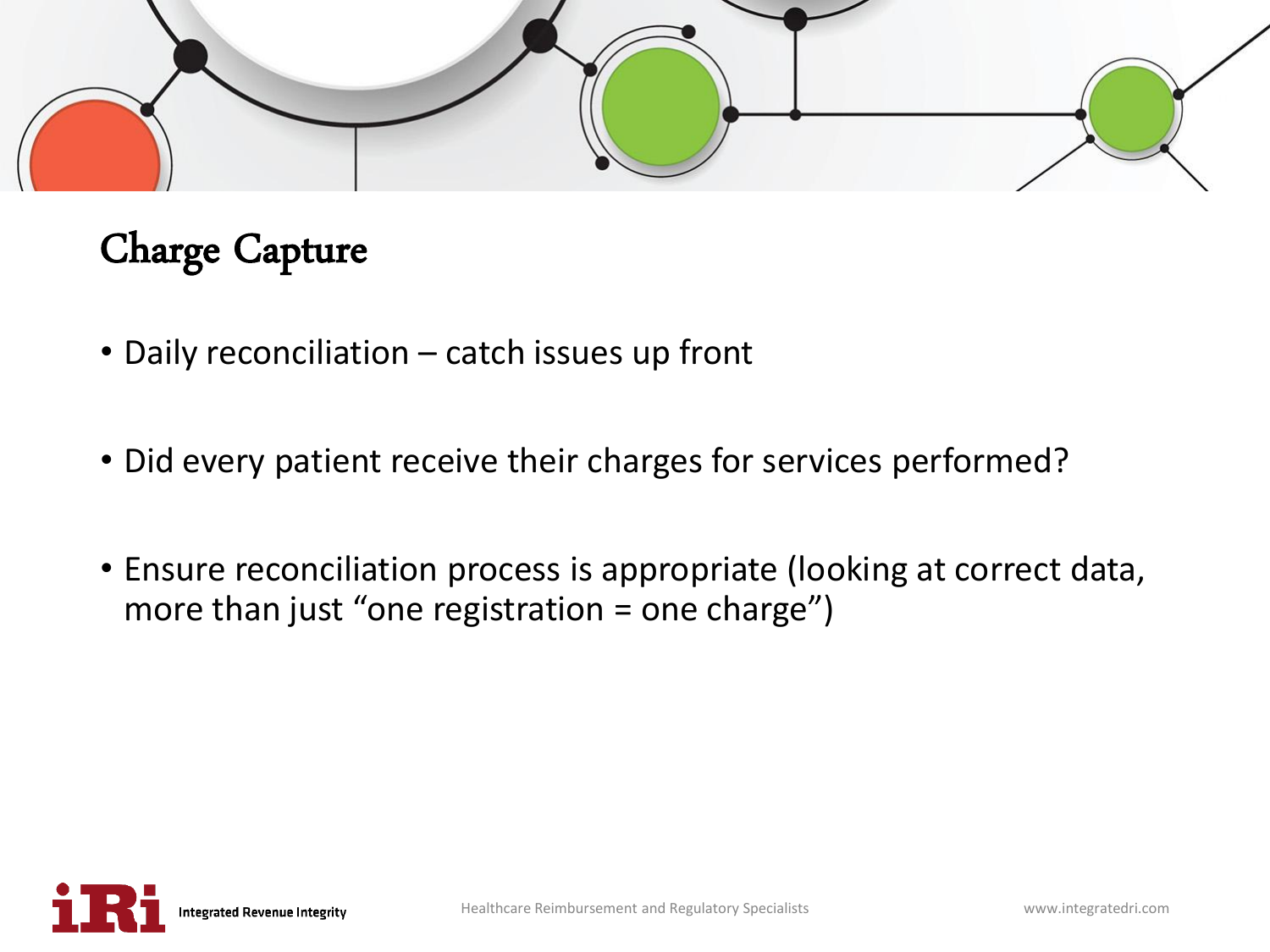

- CPT/HCPCS assignment
	- Do they match the services documented?
- Billing units
	- Are services being properly reported in units defined by HCPCS descriptions (per ml, per 5 mg, per 15 minutes, per specimen, etc.)
	- Multipliers (usually Pharmacy, Laboratory)
- Missing charges
- Occurrence/Value/Condition Codes

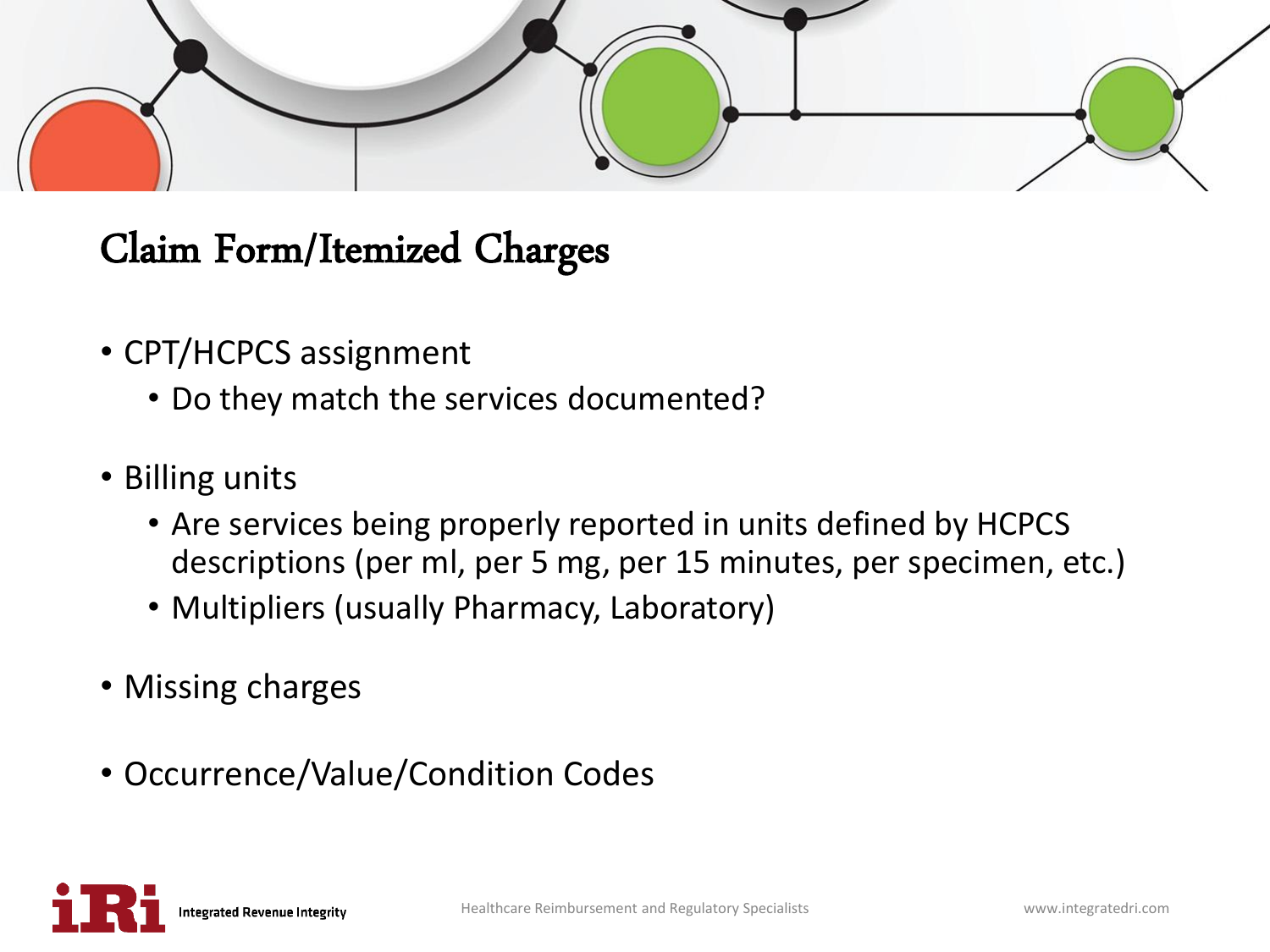

- Service dates
- Rolling together charges
	- Potential to lose reimbursement by rolling together separately payable lines
- Unbundling
	- Inappropriately reporting services which are inherent components of other services
- Charge explosions/Panels
	- Radiology, Laboratory

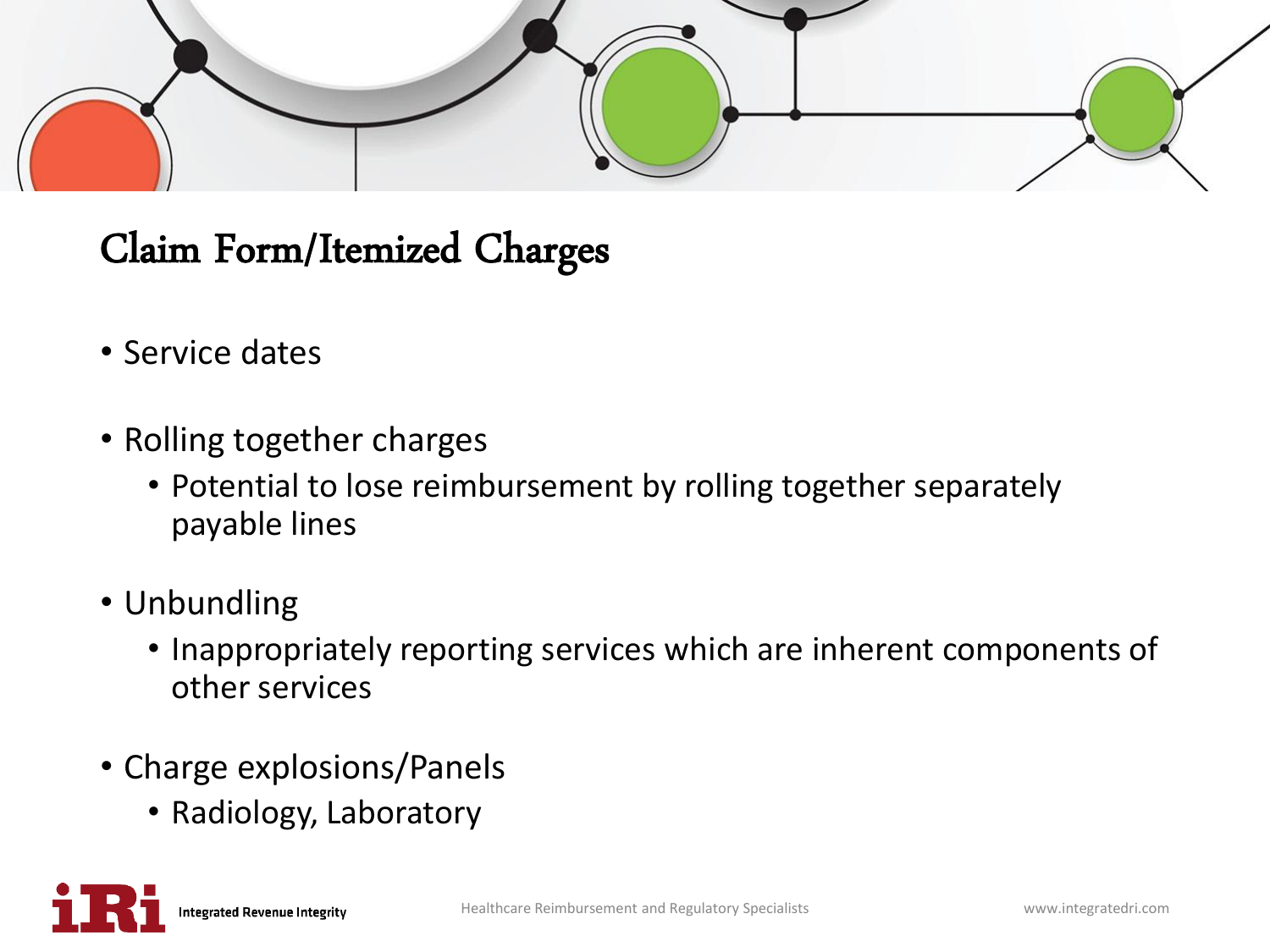

#### Modifiers

- Where are they coming from?
- Hard coded or soft coded?
	- Should only be hard-coded if applicable 100% of the time
	- Staff that add modifiers must understand their significance
- Laboratory (59,91)
- ED and Clinics (25, 59, 76)
- Ancillary services (52, 59)
- New X-EPSU modifiers (XE, XP, XS, XU)
	- Commonly used incorrectly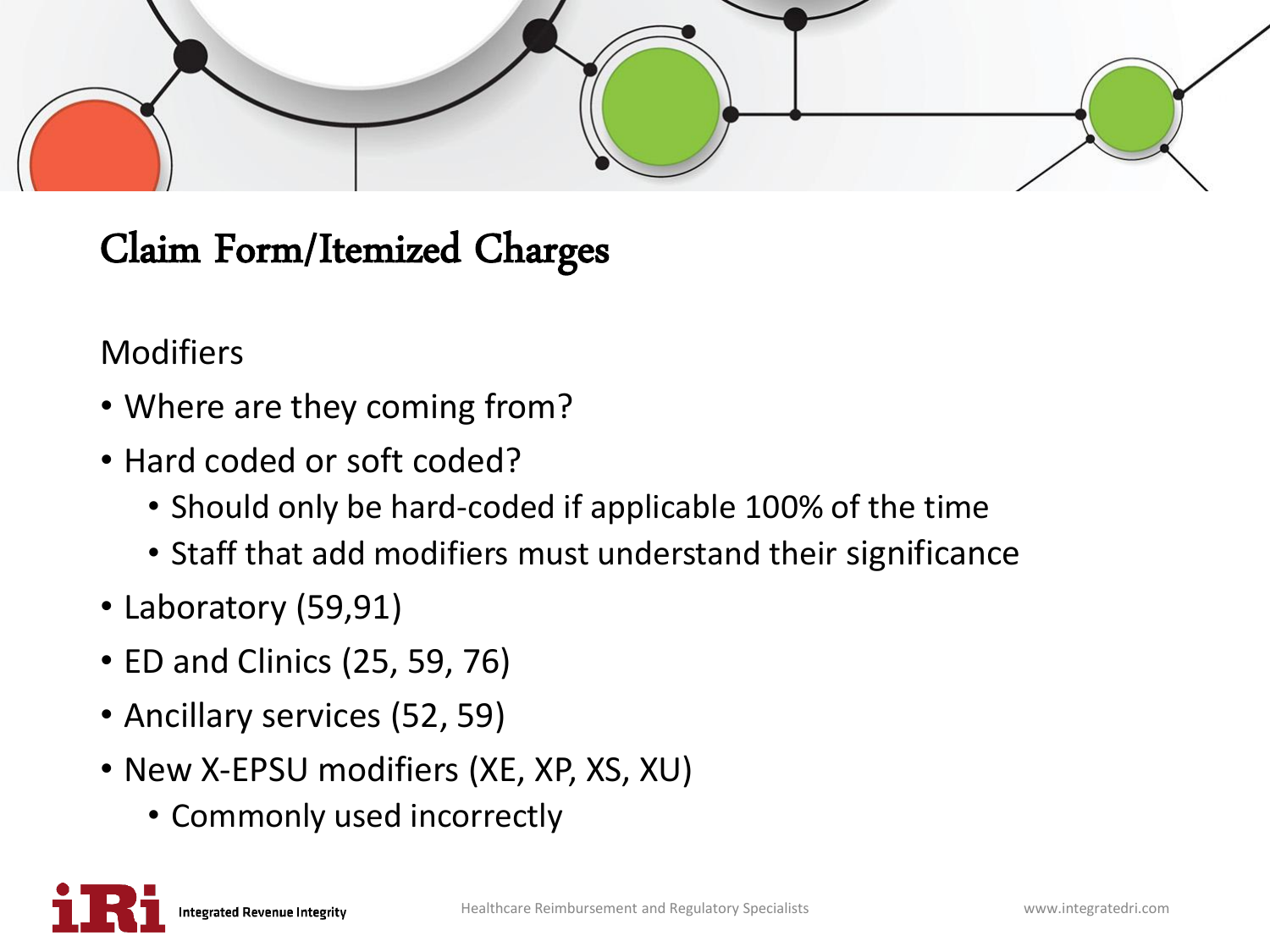

- Revenue code assignment
	- Reimbursement may be driven by these!
		- Fee schedule versus case rate, etc.
	- Be specific
		- $\rightarrow$  e.g., 335 "Chemotherapy-IV" vs. 280 "Oncology"

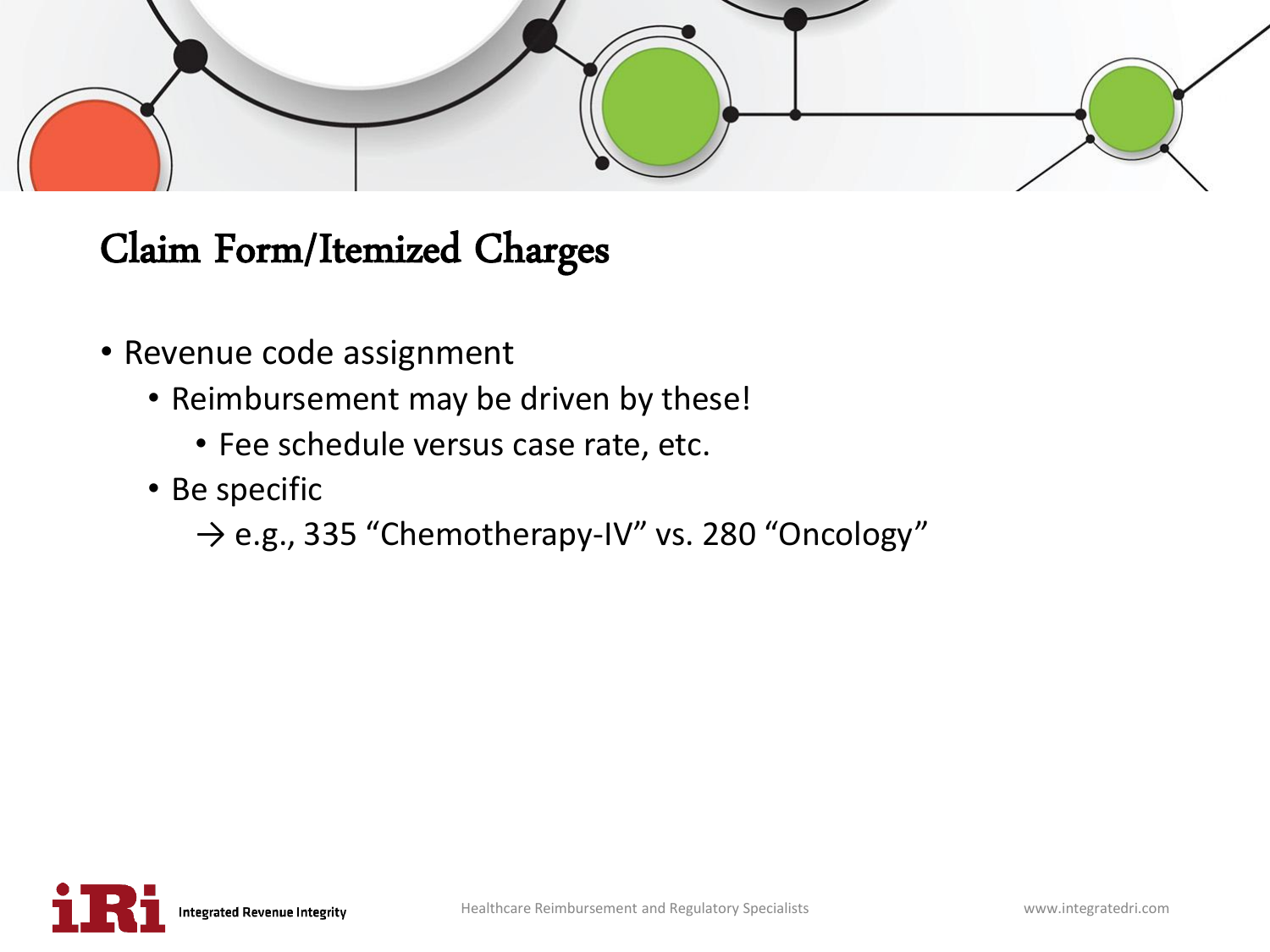

#### Remittance Advice

- Denials Where do they stem from? Front end? CDM? Coding?
- NCCI and MUE edits
	- Medically appropriate scenarios, or due to incorrect charging?
	- Research causes and correct at the source

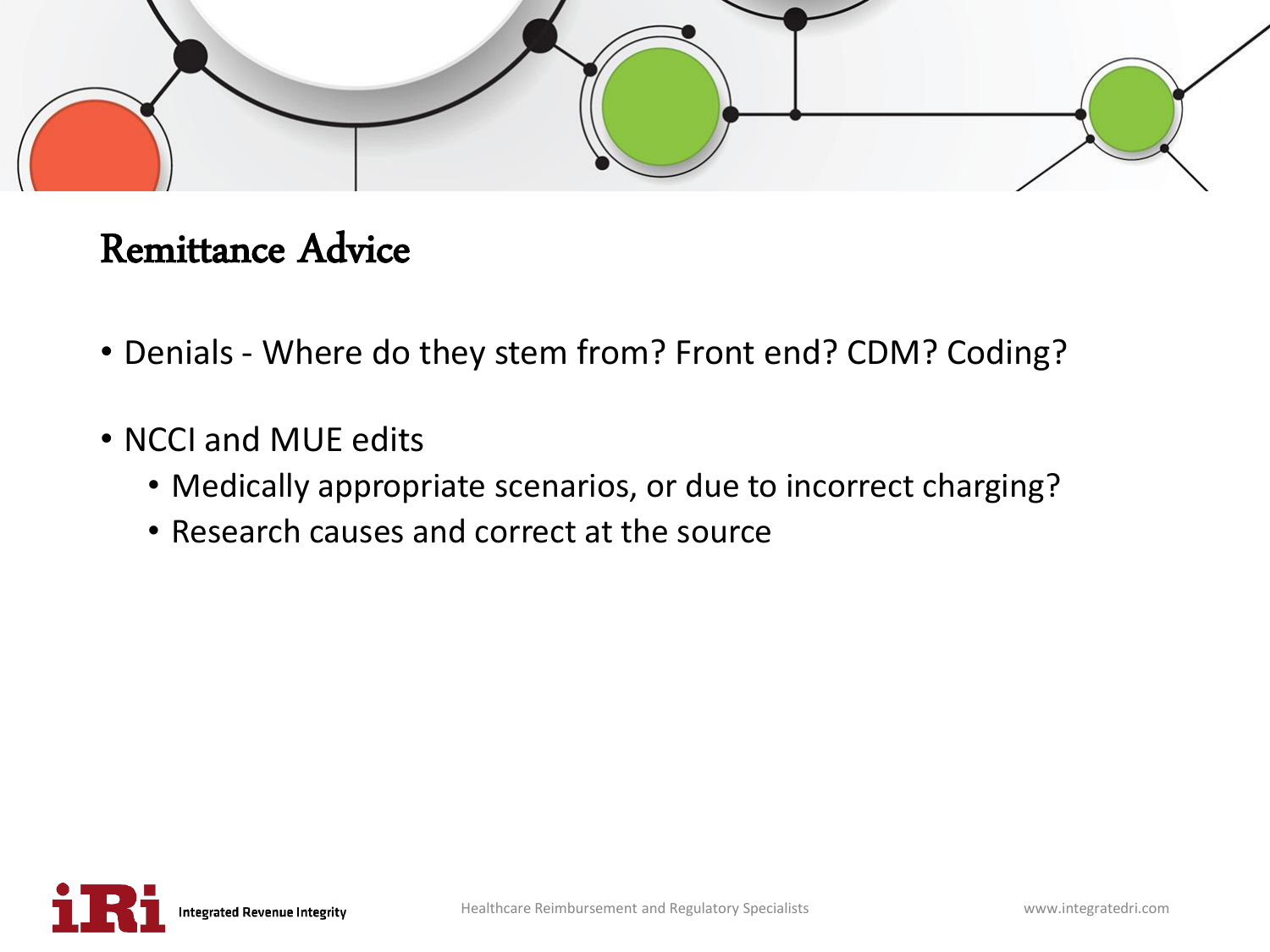

#### Remittance Advice

- Medical necessity
- Did the order support the service?
- Were all diagnosis codes captured?
	- Signs/symptoms versus definitive results
	- Coded based on report or off of order
- Trends with particular providers?

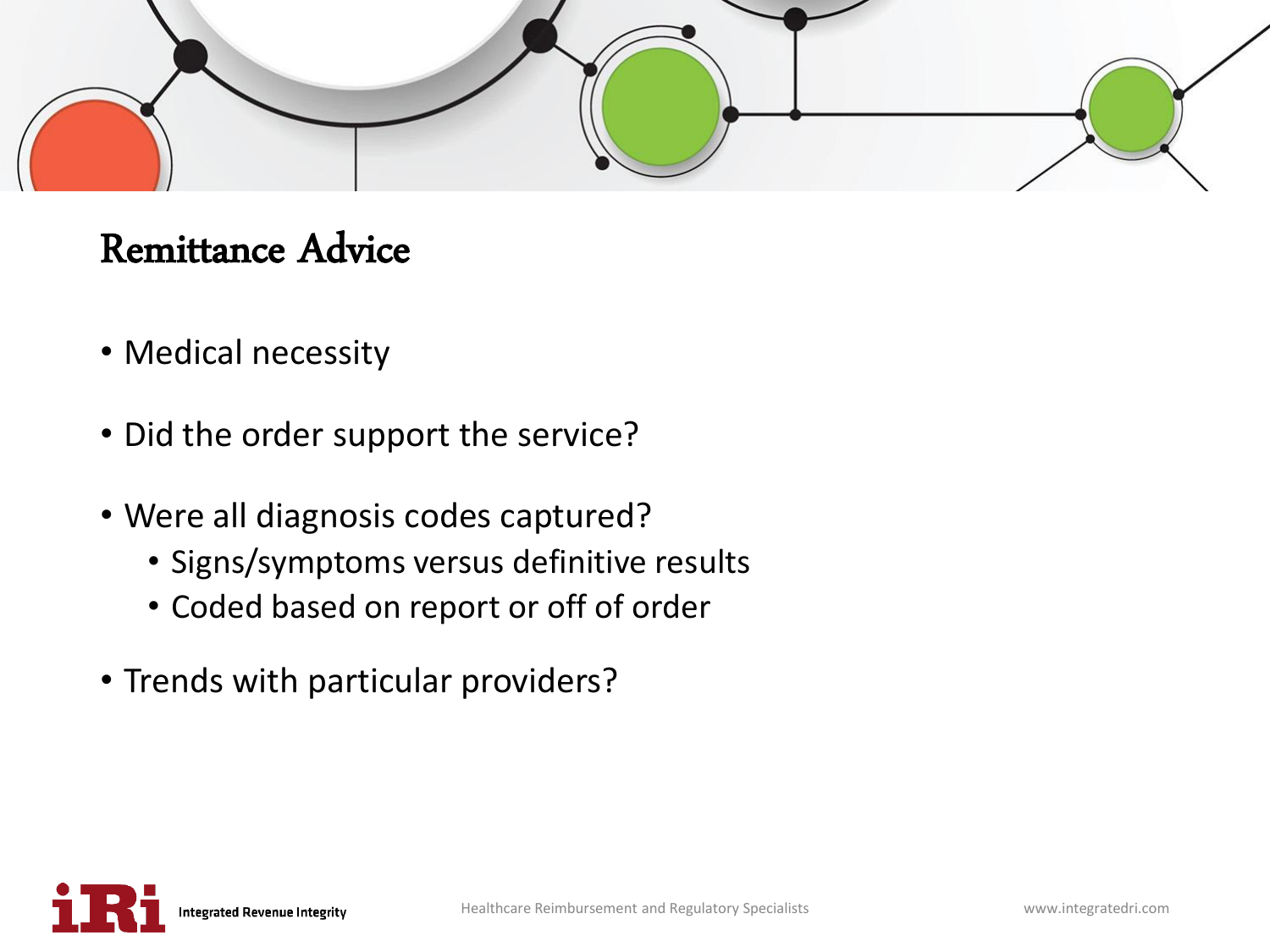

#### Remittance Advice

- Prior authorization
	- Payer specific
		- Out of network provider
	- Service line specific
		- Chemotherapy, Advanced imaging, Level of care
	- Who is responsible for obtaining?
		- Written policy and procedure
- Frequency thresholds
	- e.g., preventive benefits (Annual wellness visits, mammograms, screening lab tests, etc.)

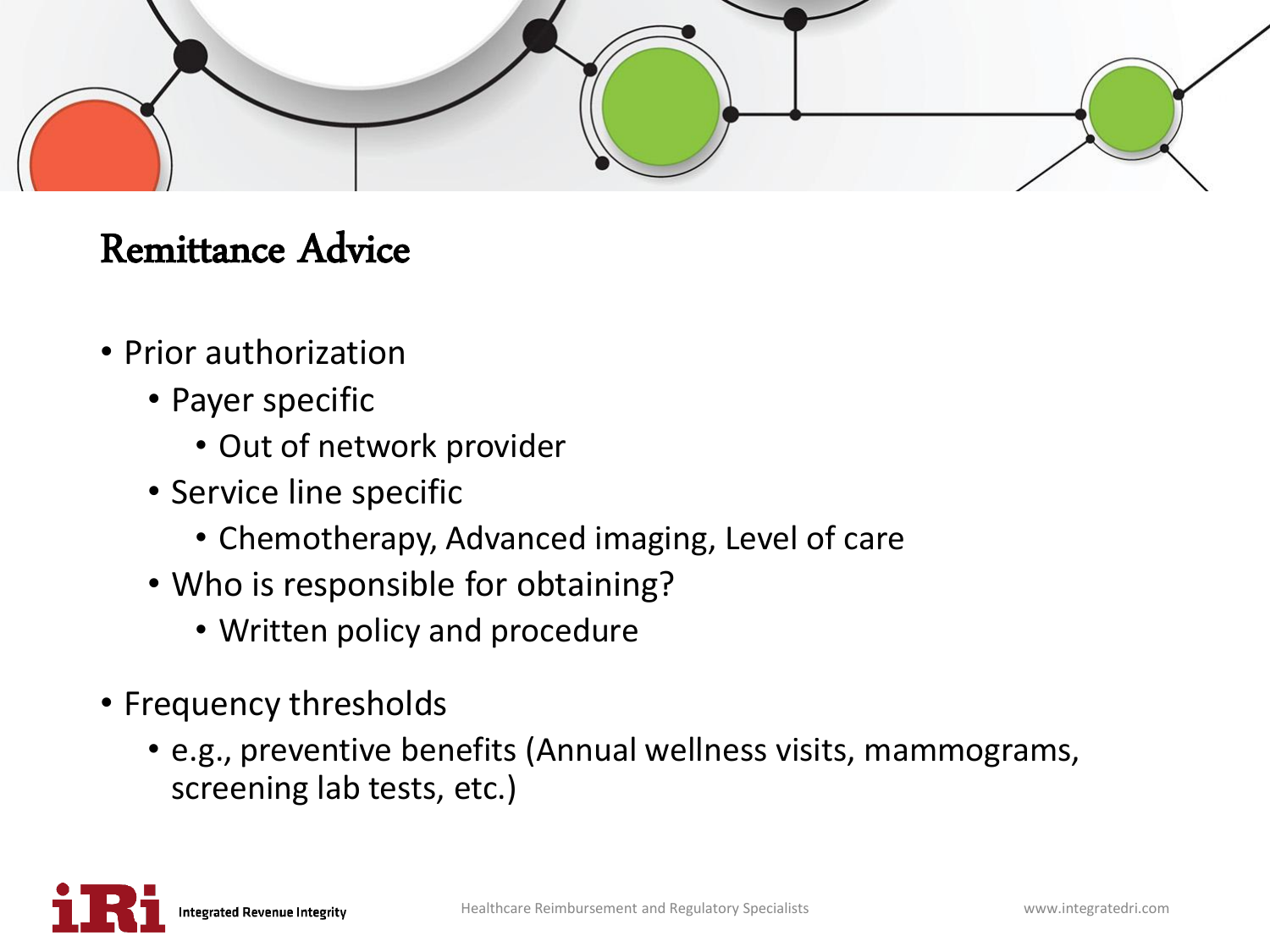

#### Payment Reconciliation

- Review remittance advice to uncover potential payment errors
- Underpayments
- Review payer's average PAF to specific claims
- Review service line accounts and look for low PAF
- Review contract language and confirm claim has processed correctly

#### **Go after the money \$\$\$!**

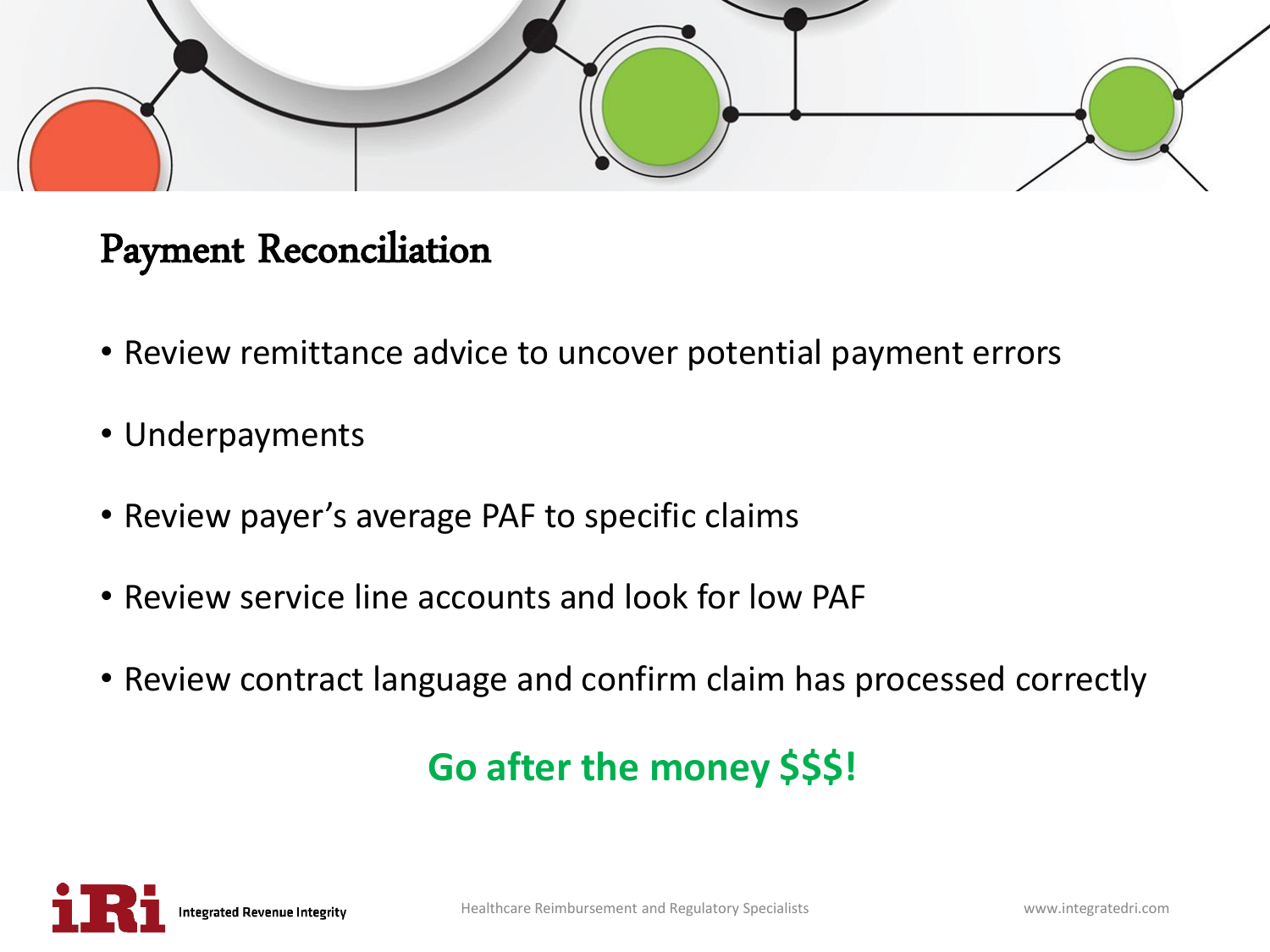

#### Conclusion

- Healthcare charge capture and reimbursement are very complex
- There are many areas throughout the process where deficiencies can occur
- Many times these problems are masked, and can be uncovered by routine performance of audits
- Revenue integrity audits help uncover opportunities to maximize reimbursement, and mitigate compliance risks